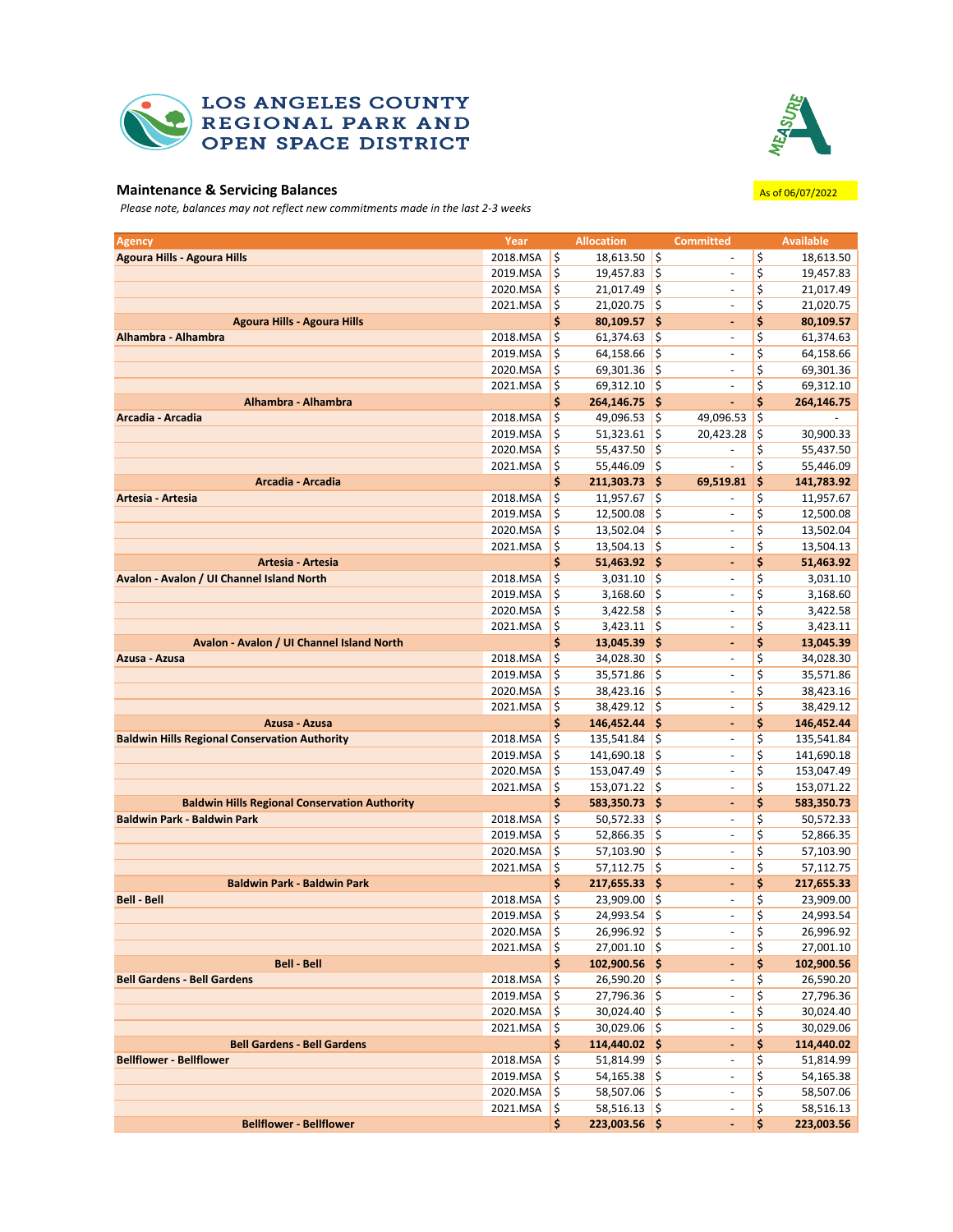| <b>Beverly Hills - Beverly Hills</b>                                      | 2018.MSA             | $\zeta$             | 38,904.92 \$                     |          | $\overline{\phantom{a}}$                   | \$       | 38,904.92               |
|---------------------------------------------------------------------------|----------------------|---------------------|----------------------------------|----------|--------------------------------------------|----------|-------------------------|
|                                                                           | 2019.MSA             | $\zeta$             | 40,669.70                        | ¦\$      | ÷,                                         | \$       | 40,669.70               |
|                                                                           | 2020.MSA             | $\zeta$             | 43,929.61 \$                     |          | $\overline{\phantom{a}}$                   | \$       | 43,929.61               |
|                                                                           | 2021.MSA             | \$                  | $43,936.43$ \$                   |          | $\overline{\phantom{a}}$                   | \$       | 43,936.43               |
| <b>Beverly Hills - Beverly Hills</b><br>Bradbury - Bradbury / UI Bradbury |                      | \$<br>\$            | 167,440.66 \$                    |          | ٠                                          | \$<br>\$ | 167,440.66              |
|                                                                           | 2018.MSA<br>2019.MSA | \$                  | 1,128.37<br>1,179.56             | \$<br>\$ | 87.15<br>$\blacksquare$                    | \$       | 1,041.22<br>1,179.56    |
|                                                                           | 2020.MSA             | \$                  | 1,274.11                         | l\$      | $\overline{a}$                             | \$       | 1,274.11                |
|                                                                           | 2021.MSA             | $\frac{1}{2}$       | 1,274.30                         | \$       | $\frac{1}{2}$                              | \$       | 1,274.30                |
| <b>Bradbury - Bradbury / UI Bradbury</b>                                  |                      | \$                  | $4,856.34$ \$                    |          | 87.15                                      | \$       | 4,769.19                |
| <b>Burbank - Burbank</b>                                                  | 2018.MSA             | \$                  | 89,036.40 \$                     |          | $\overline{a}$                             | \$       | 89,036.40               |
|                                                                           | 2019.MSA             | \$                  | $93,075.20$ \$                   |          | $\overline{\phantom{a}}$                   | \$       | 93,075.20               |
|                                                                           | 2020.MSA             | \$                  | 100,535.73                       | \$       |                                            | \$       | 100,535.73              |
|                                                                           | 2021.MSA             | \$                  | $100,551.32$ \$                  |          | $\overline{\phantom{a}}$                   | \$       | 100,551.32              |
| <b>Burbank - Burbank</b>                                                  |                      | \$                  | 383,198.65 \$                    |          | ٠                                          | \$       | 383,198.65              |
| <b>Calabasas - Calabasas</b>                                              | 2018.MSA<br>2019.MSA | \$<br>\$            | $22,064.06$ \$<br>23,064.91      | \$       | $\overline{\phantom{a}}$<br>$\sim$         | \$<br>\$ | 22,064.06<br>23,064.91  |
|                                                                           | 2020.MSA             | \$                  | $24,913.70$ \$                   |          | $\blacksquare$                             | \$       | 24,913.70               |
|                                                                           | 2021.MSA             | \$                  | 24,917.57                        | ¦\$      | $\blacksquare$                             | \$       | 24,917.57               |
| <b>Calabasas - Calabasas</b>                                              |                      | \$                  | 94,960.24                        | \$       | ٠                                          | \$       | 94,960.24               |
| <b>Carson - Carson</b>                                                    | 2018.MSA             | \$                  | 81,103.64                        | \$       | $\overline{\phantom{a}}$                   | \$       | 81,103.64               |
|                                                                           | 2019.MSA             | \$                  | 84,782.60                        | \$       | $\overline{\phantom{a}}$                   | \$       | 84,782.60               |
|                                                                           | 2020.MSA             | \$                  | 91,578.42                        | ¦\$      | $\overline{\phantom{a}}$                   | \$       | 91,578.42               |
|                                                                           | 2021.MSA             | \$                  | 91,592.62                        | \$       | $\blacksquare$                             | \$       | 91,592.62               |
| <b>Carson - Carson</b>                                                    |                      | \$                  | 349,057.28 \$                    |          | $\blacksquare$                             | \$       | 349,057.28              |
| <b>Cerritos - Cerritos / UI Cerritos</b>                                  | 2018.MSA             | \$                  | $44,432.97$ \$                   |          | ä,                                         | \$       | 44,432.97               |
|                                                                           | 2019.MSA             | \$                  | 46,448.51                        | \$       |                                            | \$       | 46,448.51               |
|                                                                           | 2020.MSA             | \$<br>\$            | 50,171.63                        | \$<br>\$ | $\overline{\phantom{a}}$                   | \$<br>\$ | 50,171.63               |
| <b>Cerritos - Cerritos / UI Cerritos</b>                                  | 2021.MSA             | \$                  | 50,179.41<br>191,232.52 \$       |          | $\overline{\phantom{a}}$<br>$\blacksquare$ | \$       | 50,179.41<br>191,232.52 |
| <b>City of Los Angeles (main)</b>                                         | 2018.MSA             | \$                  | 2,937,252.15                     | \$       | 2,937,252.15                               | \$       |                         |
|                                                                           | 2019.MSA             | \$                  | 3,070,489.48                     | \$       | 1,180,944.25                               | \$       | 1,889,545.23            |
|                                                                           | 2020.MSA             | \$                  | 3,316,607.46                     | \$       | $\blacksquare$                             | \$       | 3,316,607.46            |
|                                                                           |                      |                     |                                  |          |                                            |          |                         |
|                                                                           | 2021.MSA             | \$                  | 3,317,121.66                     | \$       |                                            | \$       | 3,317,121.66            |
| <b>City of Los Angeles (main)</b>                                         |                      | \$                  | 12,641,470.75                    | ¦\$      | 4,118,196.40                               | \$       | 8,523,274.35            |
| <b>Claremont - Claremont/UI Claremont</b>                                 | 2018.MSA             | \$                  | 30,127.14                        | \$       |                                            | \$       | 30,127.14               |
|                                                                           | 2019.MSA             | \$                  | 31,493.74                        | \$       | $\overline{\phantom{a}}$                   | \$       | 31,493.74               |
|                                                                           | 2020.MSA             | \$                  | 34,018.16                        | \$       | $\blacksquare$                             | \$       | 34,018.16               |
|                                                                           | 2021.MSA             | \$                  | 34,023.43                        | \$       | $\overline{\phantom{a}}$                   | \$       | 34,023.43               |
| <b>Claremont - Claremont/UI Claremont</b>                                 |                      | \$                  | 129,662.47 \$                    |          | ٠                                          | \$       | 129,662.47              |
| <b>Commerce - Commerce</b>                                                | 2018.MSA             | \$                  | $26,626.42$ \$                   |          | $\overline{\phantom{a}}$                   | \$       | 26,626.42               |
|                                                                           | 2019.MSA             | \$                  | 27,834.22                        | \$       | ÷,                                         | \$       | 27,834.22               |
|                                                                           | 2020.MSA             | \$                  | 30,065.30                        | \$       | $\overline{\phantom{0}}$<br>÷,             | \$       | 30,065.30               |
| <b>Commerce - Commerce</b>                                                | 2021.MSA             | ∣\$                 | $30,069.96$ \$                   |          | ٠                                          | \$       | 30,069.96               |
| <b>Compton - Compton</b>                                                  | 2018.MSA             | \$<br>$\zeta$       | 114,595.90 \$<br>$69,182.68$ \$  |          | $\blacksquare$                             | \$<br>\$ | 114,595.90<br>69,182.68 |
|                                                                           | 2019.MSA             | \$                  | 72,320.89 \$                     |          | $\overline{\phantom{0}}$                   | \$       | 72,320.89               |
|                                                                           | 2020.MSA             | \$                  | 78,117.84 \$                     |          | $\overline{\phantom{a}}$                   | \$       | 78,117.84               |
|                                                                           | 2021.MSA             | $\frac{1}{2}$       | 78,129.95 \$                     |          | $\blacksquare$                             | \$       | 78,129.95               |
| <b>Compton - Compton</b>                                                  |                      | \$                  | $297,751.36$ \$                  |          | ۰                                          | \$       | 297,751.36              |
| Covina - Covina                                                           | 2018.MSA             | $\frac{1}{2}$       | $37,204.59$ \$                   |          | $\sim$                                     | \$       | 37,204.59               |
|                                                                           | 2019.MSA             | $\frac{1}{2}$       | 38,892.24 \$                     |          |                                            | \$       | 38,892.24               |
|                                                                           | 2020.MSA             | $\frac{1}{2}$       | 42,009.68 \$                     |          | $\overline{\phantom{a}}$                   | \$       | 42,009.68               |
|                                                                           | 2021.MSA             | $\zeta$             | 42,016.20 \$                     |          | $\overline{\phantom{m}}$<br>ä,             | \$       | 42,016.20               |
| Covina - Covina                                                           |                      | \$                  | 160,122.71 \$                    |          | $\overline{\phantom{a}}$                   | \$       | 160,122.71              |
| <b>Cudahy - Cudahy</b>                                                    | 2018.MSA<br>2019.MSA | $\zeta$<br>\$       | $14,933.12$ \$<br>$15,610.50$ \$ |          | $\overline{\phantom{a}}$                   | \$<br>\$ | 14,933.12<br>15,610.50  |
|                                                                           | 2020.MSA             | \$                  | $16,861.78$ \$                   |          | $\overline{\phantom{a}}$                   | \$       | 16,861.78               |
|                                                                           | 2021.MSA             | $\frac{1}{2}$       | $16,864.39$ \$                   |          | $\overline{\phantom{a}}$                   | \$       | 16,864.39               |
| <b>Cudahy - Cudahy</b>                                                    |                      | \$                  | $64,269.79$ \$                   |          | ۰                                          | \$       | 64,269.79               |
| <b>Culver City - Culver City</b>                                          | 2018.MSA             | \$                  | $35,355.65$ \$                   |          | $\overline{\phantom{a}}$                   | \$       | 35,355.65               |
|                                                                           | 2019.MSA             | \$                  | $36,959.43$ \$                   |          | $\overline{\phantom{a}}$                   | \$       | 36,959.43               |
|                                                                           | 2020.MSA             | $\zeta$             | $39,921.94$ \$                   |          | $\blacksquare$                             | \$       | 39,921.94               |
|                                                                           | 2021.MSA             | \$                  | $39,928.13$ \$                   |          | $\overline{\phantom{a}}$                   | \$       | 39,928.13               |
| <b>Culver City - Culver City</b><br>Diamond Bar - Diamond Bar             | 2018.MSA             | \$<br>$\frac{1}{2}$ | $152, 165.15$ \$<br>44,456.87 \$ |          | ۰<br>$\blacksquare$                        | \$<br>\$ | 152,165.15<br>44,456.87 |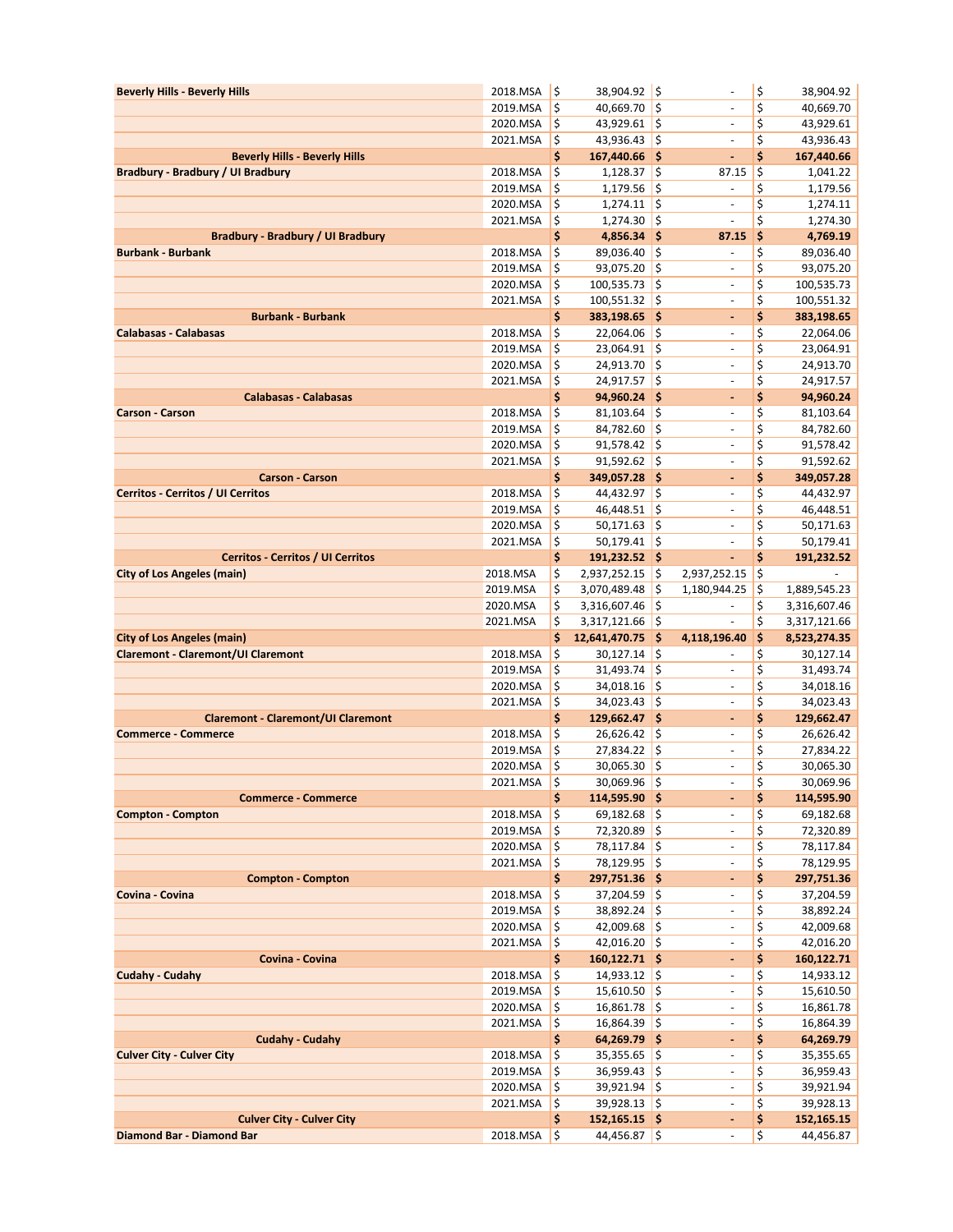|                                            | 2019.MSA             | l\$                 | 46,473.49 \$                     |                    | $\blacksquare$                                       | \$               | 46,473.49                |
|--------------------------------------------|----------------------|---------------------|----------------------------------|--------------------|------------------------------------------------------|------------------|--------------------------|
|                                            | 2020.MSA             | $\zeta$             | 50,198.62                        | $\zeta$            |                                                      | \$               | 50,198.62                |
|                                            | 2021.MSA             | ¦\$                 | $50,206.40$ \$                   |                    | $\overline{\phantom{a}}$                             | \$               | 50,206.40                |
| Diamond Bar - Diamond Bar                  |                      | \$                  | 191,335.38 \$                    |                    | ۰                                                    | \$               | 191,335.38               |
| <b>Downey - Downey</b>                     | 2018.MSA             | \$                  | $82,045.02$ \$                   |                    | $\blacksquare$                                       | \$               | 82,045.02                |
|                                            | 2019.MSA             | \$                  | 85,766.68                        | \$                 | ä,                                                   | \$               | 85,766.68                |
|                                            | 2020.MSA             | \$                  | 92,641.39                        | $\zeta$            | $\overline{\phantom{a}}$                             | \$               | 92,641.39                |
|                                            | 2021.MSA             | $\ddot{\bm{\zeta}}$ | $92,655.75$ \$                   |                    | $\blacksquare$                                       | \$               | 92,655.75                |
| <b>Downey - Downey</b>                     |                      | \$                  | 353,108.84 \$                    |                    | ٠                                                    | \$               | 353,108.84               |
| <b>Duarte - Duarte</b>                     | 2018.MSA             | $\zeta$             | 16,096.61                        | $\zeta$            | $\overline{\phantom{a}}$                             | \$               | 16,096.61                |
|                                            | 2019.MSA             | \$<br>\$            | 16,826.77                        | $\zeta$<br>$\zeta$ | $\overline{\phantom{a}}$<br>$\overline{\phantom{a}}$ | \$<br>\$         | 16,826.77                |
|                                            | 2020.MSA<br>2021.MSA | $\ddot{\bm{\zeta}}$ | 18,175.54<br>18,178.35           | $\frac{1}{2}$      | ÷,                                                   | \$               | 18,175.54<br>18,178.35   |
| <b>Duarte - Duarte</b>                     |                      | \$                  | 69,277.27 \$                     |                    | ٠                                                    | \$               | 69,277.27                |
| <b>El Monte - El Monte</b>                 | 2018.MSA             | \$                  | 76,830.84                        | l\$                | ÷.                                                   | \$               | 76,830.84                |
|                                            | 2019.MSA             | \$                  | $80,315.98$ \$                   |                    | $\overline{\phantom{a}}$                             | \$               | 80,315.98                |
|                                            | 2020.MSA             | $\zeta$             | 86,753.78                        | $\zeta$            | ÷,                                                   | \$               | 86,753.78                |
|                                            | 2021.MSA             | $\zeta$             | $86,767.23$ \$                   |                    | $\overline{\phantom{m}}$                             | \$               | 86,767.23                |
| <b>El Monte - El Monte</b>                 |                      | \$                  | 330,667.83 \$                    |                    | ä,                                                   | \$               | 330,667.83               |
| El Segundo - El Segundo                    | 2018.MSA             | $\ddot{\bm{\zeta}}$ | 23,185.55                        | $\zeta$            | $\overline{\phantom{a}}$                             | \$               | 23,185.55                |
|                                            | 2019.MSA             | \$                  | 24,237.27                        | $\frac{1}{2}$      | $\overline{\phantom{a}}$                             | \$               | 24,237.27                |
|                                            | 2020.MSA             | \$                  | 26,180.04                        | \$                 | $\overline{\phantom{m}}$                             | \$               | 26,180.04                |
|                                            | 2021.MSA             | $\frac{1}{2}$       | 26,184.09                        | $\zeta$            | $\blacksquare$                                       | \$               | 26,184.09                |
| El Segundo - El Segundo                    |                      | \$                  | 99,786.95 \$                     |                    | $\qquad \qquad \blacksquare$                         | \$               | 99,786.95                |
| Gardena - Gardena                          | 2018.MSA             | $\zeta$             | 46,301.54                        | $\zeta$            | $\overline{\phantom{a}}$                             | \$               | 46,301.54                |
|                                            | 2019.MSA             | \$                  | 48,401.83                        | $\zeta$            | $\blacksquare$                                       | \$               | 48,401.83                |
|                                            | 2020.MSA             | $\ddot{\bm{\zeta}}$ | 52,281.52                        | $\zeta$            | $\overline{\phantom{a}}$                             | \$               | 52,281.52                |
|                                            | 2021.MSA             | ¦\$                 | 52,289.63                        | $\frac{1}{2}$      | $\blacksquare$                                       | \$               | 52,289.63                |
| Gardena - Gardena                          |                      | \$                  | 199,274.52 \$                    |                    | ۰                                                    | \$               | 199,274.52               |
| Glendale - (main)                          | 2018.MSA             | \$<br>\$            | 149,895.48                       | $\zeta$<br>\$      | $\sim$<br>÷,                                         | \$<br>\$         | 149,895.48               |
|                                            | 2019.MSA<br>2020.MSA | \$                  | 156,694.93<br>169,254.95         | $\frac{1}{2}$      | $\blacksquare$                                       | \$               | 156,694.93               |
|                                            | 2021.MSA             | \$                  | 169,281.20 \$                    |                    | $\overline{\phantom{a}}$                             | \$               | 169,254.95<br>169,281.20 |
| Glendale - (main)                          |                      | \$                  | $645,126.56$ \$                  |                    | ÷,                                                   | \$               | 645,126.56               |
| Glendora - Glendora / UI Glendora          | 2018.MSA             | $\zeta$             | 39,810.52                        | $\zeta$            | 39,810.52                                            | \$               | ä,                       |
|                                            | 2019.MSA             | \$                  | 41,616.37                        | $\zeta$            | 15,517.01                                            | \$               | 26,099.36                |
|                                            | 2020.MSA             | \$                  | 44,952.17                        | $\zeta$            | $\overline{\phantom{a}}$                             | \$               | 44,952.17                |
|                                            | 2021.MSA             | $\ddot{\bm{\zeta}}$ | 44,959.14                        | \$                 | ÷,                                                   | \$               | 44,959.14                |
| Glendora - Glendora / UI Glendora          |                      | \$                  | 171,338.20 \$                    |                    | 55,327.53                                            | \$               | 116,010.67               |
| <b>Hawaiian Gardens - Hawaiian Gardens</b> | 2018.MSA             | \$                  | $9,205.50$ \$                    |                    |                                                      | \$               | 9,205.50                 |
|                                            | 2019.MSA             | \$                  | 9,623.07                         | $\zeta$            | $\overline{\phantom{a}}$                             |                  | 9,623.07                 |
|                                            |                      |                     |                                  |                    |                                                      | \$               | 10,394.42                |
|                                            | 2020.MSA             | $\zeta$             | 10,394.42                        | \$                 | ÷.                                                   | \$               |                          |
|                                            | 2021.MSA             | $\mathsf{S}$        | 10,396.03                        | l\$                | $\overline{\phantom{0}}$                             | \$               | 10,396.03                |
| Hawaiian Gardens - Hawaiian Gardens        |                      | Ş                   | 39,619.02 \$                     |                    | ÷,                                                   | Ş                | 39,619.02                |
| Hawthorne - Hawthorne                      | 2018.MSA             | $\frac{1}{2}$       | $61,925.36$ \$                   |                    | $\overline{\phantom{a}}$                             | \$               | 61,925.36                |
|                                            | 2019.MSA             | $\frac{1}{2}$       | $64,734.37$ \$                   |                    | $\overline{\phantom{a}}$                             | \$               | 64,734.37                |
|                                            | 2020.MSA             | \$                  | $69,923.22$ \$                   |                    | $\overline{\phantom{0}}$                             | $\overline{\xi}$ | 69,923.22                |
|                                            | 2021.MSA             | $\zeta$             | 69,934.06 \$                     |                    | $\overline{\phantom{a}}$                             | \$               | 69,934.06                |
| <b>Hawthorne - Hawthorne</b>               |                      | \$                  | 266,517.01 \$                    |                    | ۰                                                    | \$               | 266,517.01               |
| Hermosa Beach - Hermosa Beach              | 2018.MSA             | $\zeta$             | $16, 115.92$ \$                  |                    | $\overline{\phantom{a}}$<br>÷,                       | \$               | 16,115.92                |
|                                            | 2019.MSA             | $\zeta$             | 16,846.96 \$                     |                    |                                                      | \$               | 16,846.96                |
|                                            | 2020.MSA<br>2021.MSA | ¦\$<br>¦\$          | $18,197.34$ \$<br>$18,200.17$ \$ |                    | ÷,                                                   | \$<br>\$         | 18,197.34<br>18,200.17   |
| Hermosa Beach - Hermosa Beach              |                      | \$                  | $69,360.39$ \$                   |                    | ۰                                                    | \$               | 69,360.39                |
| Hidden Hills - Hidden Hills                | 2018.MSA             | $\zeta$             | $2,276.06$ \$                    |                    | 2,135.59                                             | \$               | 140.47                   |
|                                            | 2019.MSA             | $\zeta$             | $2,379.30$ \$                    |                    |                                                      | \$               | 2,379.30                 |
|                                            | 2020.MSA             | $\frac{1}{2}$       | $2,570.02$ \$                    |                    | $\overline{\phantom{a}}$                             | \$               | 2,570.02                 |
|                                            | 2021.MSA             | $\zeta$             | $2,570.42$ \$                    |                    | $\blacksquare$                                       | \$               | 2,570.42                 |
| Hidden Hills - Hidden Hills                |                      | \$                  | $9,795.80$ \$                    |                    | 2,135.59                                             | \$               | 7,660.21                 |
| <b>Huntington Park - Huntington Park</b>   | 2018.MSA             | ١\$                 | 38,902.37 \$                     |                    | $\blacksquare$                                       | \$               | 38,902.37                |
|                                            | 2019.MSA             | $\zeta$             | $40,667.03$ \$                   |                    | $\overline{\phantom{a}}$                             | \$               | 40,667.03                |
|                                            | 2020.MSA             | $\frac{1}{2}$       | $43,926.73$ \$                   |                    | $\overline{\phantom{a}}$                             | \$               | 43,926.73                |
|                                            | 2021.MSA             | ¦\$                 | 43,933.54 \$                     |                    | $\overline{\phantom{a}}$                             | \$               | 43,933.54                |
| <b>Huntington Park - Huntington Park</b>   |                      | \$                  | 167,429.67 \$                    |                    | ÷                                                    | \$               | 167,429.67               |
| <b>Industry - Industry</b>                 | 2018.MSA<br>2019.MSA | \$<br>\$            | $28,845.28$ \$<br>$30,153.74$ \$ |                    | $\blacksquare$                                       | \$<br>\$         | 28,845.28<br>30,153.74   |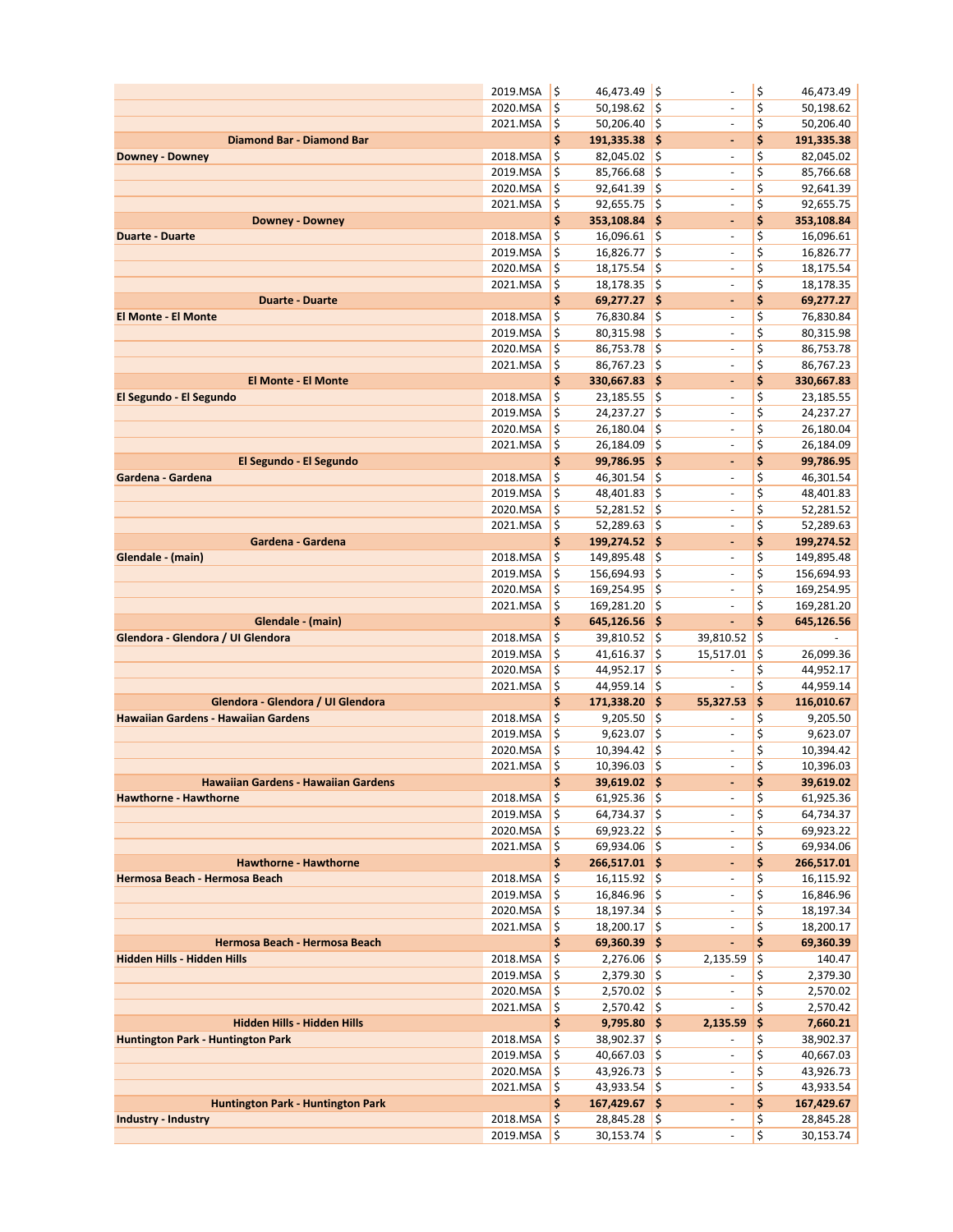|                                                  | 2020.MSA                 | \$                       | $32,570.74$ \$                       |               | ÷,                                   | \$       | 32,570.74                |
|--------------------------------------------------|--------------------------|--------------------------|--------------------------------------|---------------|--------------------------------------|----------|--------------------------|
|                                                  | 2021.MSA                 | \$                       | $32,575.79$ \$                       |               |                                      | \$       | 32,575.79                |
| <b>Industry - Industry</b>                       |                          | \$                       | 124,145.55 \$                        |               | $\overline{\phantom{a}}$             | \$       | 124,145.55               |
| Inglewood - Inglewood                            | 2018.MSA                 | \$                       | 78,748.39 \$                         |               | $\overline{\phantom{a}}$             | \$       | 78,748.39                |
|                                                  | 2019.MSA                 | \$                       | $82,320.52$ \$                       |               | $\sim$                               | \$       | 82,320.52                |
|                                                  | 2020.MSA                 | \$                       | 88,918.99                            | \$            |                                      | \$       | 88,918.99                |
|                                                  | 2021.MSA                 | \$                       | 88,932.78 \$                         |               | $\overline{\phantom{a}}$             | \$       | 88,932.78                |
| Inglewood - Inglewood                            |                          | \$                       | 338,920.68                           | \$            | $\blacksquare$                       | \$       | 338,920.68               |
| Irwindale - Irwindale                            | 2018.MSA                 | \$                       | $6,279.63$ \$                        |               | $\sim$                               | \$       | 6,279.63                 |
|                                                  | 2019.MSA                 | \$                       | 6,564.48                             | \$            | $\omega$                             | \$       | 6,564.48                 |
|                                                  | 2020.MSA                 | \$                       | 7,090.67                             | $\zeta$       | $\overline{\phantom{a}}$             | \$       | 7,090.67                 |
|                                                  | 2021.MSA                 | \$                       | $7,091.77$ \$                        |               | $\overline{\phantom{a}}$             | \$       | 7,091.77                 |
| Irwindale - Irwindale                            |                          | \$                       | 27,026.55                            | \$            | $\blacksquare$                       | \$       | 27,026.55                |
| La Cañada Flintridge - La Cañada Flintridge      | 2018.MSA                 | \$                       | 18,615.45                            | $\frac{1}{2}$ | $\overline{\phantom{a}}$             | \$       | 18,615.45                |
|                                                  | 2019.MSA                 | \$                       | 19,459.87                            | \$            | $\sim$                               | \$       | 19,459.87                |
|                                                  | 2020.MSA                 | \$                       | 21,019.69                            | \$            | $\sim$                               | \$       | 21,019.69                |
|                                                  | 2021.MSA                 | \$                       | 21,022.95                            | \$            | ÷,                                   | \$       | 21,022.95                |
| La Cañada Flintridge - La Cañada Flintridge      |                          | \$                       | 80,117.96 \$                         |               | $\blacksquare$                       | \$       | 80,117.96                |
| <b>LA County Dept Beaches and Harbors</b>        | 2018.MSA                 | \$                       | $1,423,189.31$ \$                    |               | $\sim$                               | \$       | 1,423,189.31             |
|                                                  | 2019.MSA                 | \$                       | 1,487,746.90                         | $\frac{1}{2}$ | ÷,                                   | \$       | 1,487,746.90             |
|                                                  | 2020.MSA                 | \$                       | 1,606,998.66                         | \$            | $\overline{\phantom{a}}$             | \$       | 1,606,998.66             |
| <b>LA County Dept Beaches and Harbors</b>        | 2021.MSA                 | \$<br>\$                 | 1,607,247.81 \$<br>$6,125,182.68$ \$ |               | $\overline{a}$<br>$\blacksquare$     | \$<br>\$ | 1,607,247.81             |
| LA County Dept Parks & Recreation (main)         | 2018.MSA                 | \$                       | 1,829,814.82                         | \$            | 1,829,814.82                         | \$       | 6,125,182.68             |
|                                                  | 2019.MSA                 | \$                       | 1,912,817.45                         | \$            | 1,912,817.45                         | \$       | $\blacksquare$           |
|                                                  | 2020.MSA                 | \$                       | 2,066,141.13                         | \$            | 2,066,141.13                         | \$       |                          |
|                                                  | 2021.MSA                 | \$                       | 2,066,461.46                         | \$            | ÷,                                   | \$       | 2,066,461.46             |
| LA County Dept Parks & Recreation (main)         |                          | \$                       | 7,875,234.86                         | \$            | 5,808,773.40                         | \$       | 2,066,461.46             |
| La Habra Heights - La Habra Heights              | 2018.MSA                 | \$                       | 4,990.52 \$                          |               | $\overline{a}$                       | \$       | 4,990.52                 |
|                                                  | 2019.MSA                 | \$                       | 5,216.90                             | $\zeta$       | $\sim$                               | \$       | 5,216.90                 |
|                                                  | 2020.MSA                 | \$                       | 5,635.06                             | \$            | $\sim$                               | \$       | 5,635.06                 |
|                                                  | 2021.MSA                 | \$                       | 5,635.94                             | $\zeta$       | $\overline{\phantom{a}}$             | \$       | 5,635.94                 |
| La Habra Heights - La Habra Heights              |                          | \$                       | 21,478.42 \$                         |               | $\blacksquare$                       | \$       | 21,478.42                |
| La Mirada - La Mirada                            | 2018.MSA                 | \$                       | $40,329.94$ \$                       |               | $\sim$                               | \$       | 40,329.94                |
|                                                  |                          |                          |                                      |               |                                      |          |                          |
|                                                  | 2019.MSA                 | \$                       | 42,159.35                            | \$            | $\omega$                             | \$       | 42,159.35                |
|                                                  | 2020.MSA                 | \$                       | 45,538.68                            | $\zeta$       | $\overline{\phantom{a}}$             | \$       | 45,538.68                |
|                                                  | 2021.MSA                 | $\frac{1}{2}$            | $45,545.74$ \$                       |               | $\overline{\phantom{a}}$             | \$       | 45,545.74                |
| La Mirada - La Mirada                            |                          | \$                       | 173,573.71 \$                        |               | ٠                                    | \$       | 173,573.71               |
| La Puente - La Puente                            | 2018.MSA                 | \$                       | 25,990.00 \$                         |               | $\omega$                             | \$       | 25,990.00                |
|                                                  | 2019.MSA                 | \$                       | 27,168.94                            | \$            | $\sim$                               | \$       | 27,168.94                |
|                                                  | 2020.MSA                 | \$                       | 29,346.69                            | \$            | $\sim$                               | \$       | 29,346.69                |
|                                                  | 2021.MSA                 | \$                       | 29,351.24                            | \$            | ÷,                                   | \$       | 29,351.24                |
| La Puente - La Puente                            |                          | \$                       | 111,856.87 \$                        |               | ä,                                   | \$       | 111,856.87               |
| La Verne - La Verne / UI La Verne / UI Claremont | 2018.MSA S               |                          | 25,287.07 S                          |               | $25,287.07$ \ \$                     |          | $\sim$                   |
|                                                  | $2019.MSA$ $\frac{1}{5}$ |                          | $26,434.12$ \$                       |               | $4,136.77$ \$                        |          | 22,297.35                |
|                                                  | 2020.MSA                 | I\$                      | $28,552.97$ \$                       |               | $\sim$                               | \$       | 28,552.97                |
|                                                  | 2021.MSA                 | - 15                     | $28,557.40$ \$                       |               | $\overline{\phantom{a}}$             | \$       | 28,557.40                |
| La Verne - La Verne / UI La Verne / UI Claremont |                          | \$                       | $108,831.56$ \$                      |               | 29,423.84                            | \$       | 79,407.72                |
| Lakewood - Lakewood / UI Lakewood                | 2018.MSA                 | ١\$                      | $57,977.37$ \$                       |               |                                      | \$       | 57,977.37                |
|                                                  | 2019.MSA                 | \$                       | $60,607.29$ \$                       |               | $\blacksquare$                       | \$       | 60,607.29                |
|                                                  | 2020.MSA                 | '\$                      | $65,465.33$ \$                       |               | $\overline{\phantom{a}}$             | \$       | 65,465.33                |
|                                                  | 2021.MSA                 | $\vert \mathsf{s}$       | $65,475.48$ \$                       |               | $\overline{\phantom{a}}$             | \$       | 65,475.48                |
| Lakewood - Lakewood / UI Lakewood                |                          | \$                       | 249,525.47 \$                        |               | $\omega_{\rm c}$                     | \$       | 249,525.47               |
| Lancaster - (main)                               | 2018.MSA                 | $\frac{1}{2}$            | $121,035.91$ \$                      |               | $121,035.91$ \$                      |          |                          |
|                                                  | 2019.MSA                 | $\frac{1}{2}$            | $126,526.25$ \$                      |               | $126,526.25$ \$                      |          | $\overline{\phantom{a}}$ |
|                                                  | 2020.MSA                 | $\frac{1}{2}$            | 136,668.08 \$                        |               | $136,668.08$ \$                      |          |                          |
|                                                  | 2021.MSA                 | $\frac{1}{2}$            | 136,689.27 \$                        |               | $\overline{\phantom{a}}$             | \$       | 136,689.27               |
| Lancaster - (main)<br>Lawndale - Lawndale        |                          | \$                       | 520,919.51 \$                        |               | 384,230.24<br>$\sim$                 | \$       | 136,689.27               |
|                                                  | 2018.MSA                 | \$                       | $21,786.34$ \$                       |               | $\blacksquare$                       | \$<br>\$ | 21,786.34                |
|                                                  | 2019.MSA<br>2020.MSA     | I\$<br>- 15              | $22,774.59$ \$                       |               |                                      |          | 22,774.59                |
|                                                  |                          |                          | $24,600.11$ \$                       |               | $\gamma$<br>$\overline{\phantom{a}}$ | \$       | 24,600.11                |
| Lawndale - Lawndale                              | 2021.MSA                 | $\vert \mathsf{s}$<br>\$ | $24,603.92$ \$<br>$93,764.96$ \$     |               | $\blacksquare$                       | \$<br>\$ | 24,603.92<br>93,764.96   |
| Lomita - Lomita                                  | 2018.MSA                 | l\$                      | $14,831.22$ \$                       |               | $\blacksquare$                       | \$       | 14,831.22                |
|                                                  | 2019.MSA                 | l\$                      | $15,503.99$ \$                       |               | $\overline{\phantom{a}}$             | \$       | 15,503.99                |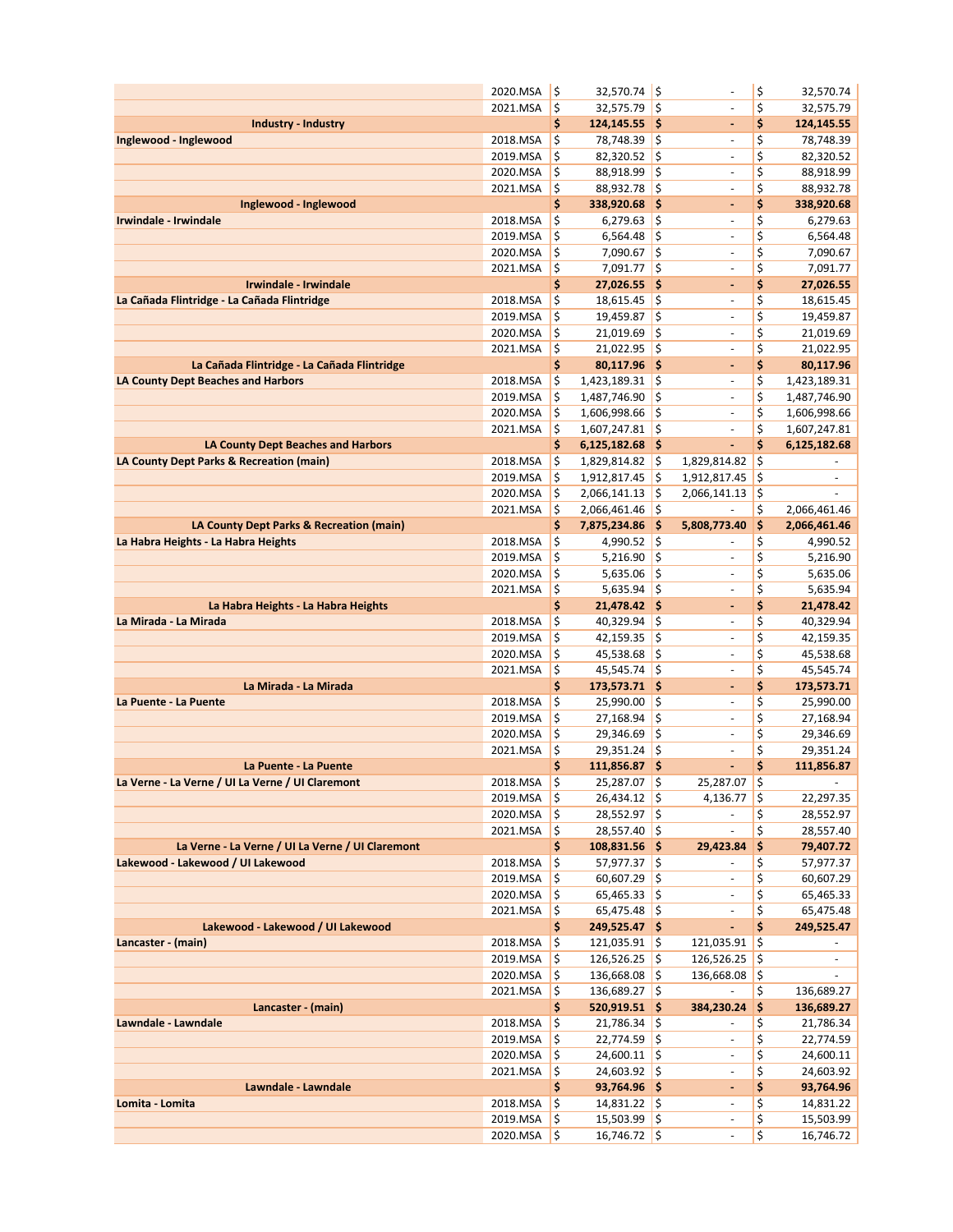|                                                        | 2021.MSA             | l\$           | 16,749.32 \$                           |          | ä,                           | \$       | 16,749.32                 |
|--------------------------------------------------------|----------------------|---------------|----------------------------------------|----------|------------------------------|----------|---------------------------|
| Lomita - Lomita                                        |                      | \$            | $63,831.25$ \$                         |          | $\blacksquare$               | \$       | 63,831.25                 |
| Long Beach - Long Beach (main)                         | 2018.MSA             | \$            | 334,246.27                             | l\$      | $\sim$                       | \$       | 334,246.27                |
|                                                        | 2019.MSA             | \$            | 349,408.09                             | \$       | $\overline{\phantom{a}}$     | \$       | 349,408.09                |
|                                                        | 2020.MSA             | \$            | 377,415.23                             | \$       | $\sim$                       | \$       | 377,415.23                |
|                                                        | 2021.MSA             | \$            | 377,473.74                             | \$       | ÷,                           | \$       | 377,473.74                |
| Long Beach - Long Beach (main)                         |                      | \$            | 1,438,543.33 \$                        |          | $\qquad \qquad \blacksquare$ | \$       | 1,438,543.33              |
| <b>Los Angeles County Public Works</b>                 | 2018.MSA             | \$            | 406,625.52                             | \$       | $\sim$                       | \$       | 406,625.52                |
|                                                        | 2019.MSA             | \$            | 425,070.54                             | \$       | $\sim$                       | \$       | 425,070.54                |
|                                                        | 2020.MSA             | \$            | 459,142.47                             | \$       | $\sim$                       | \$       | 459,142.47                |
|                                                        | 2021.MSA             | \$            | 459,213.66                             | l\$      | $\blacksquare$               | \$       | 459,213.66                |
| <b>Los Angeles County Public Works</b>                 |                      | \$            | 1,750,052.19 \$                        |          | ÷.                           | \$       | 1,750,052.19              |
| <b>Los Cerritos Wetlands Authority</b>                 | 2018.MSA             | \$            | 67,770.92                              | \$       | 67,770.92                    | \$       |                           |
|                                                        | 2019.MSA             | \$            | 70,845.09                              | \$       | 70,845.09                    | \$       | $\blacksquare$            |
|                                                        | 2020.MSA             | \$            | 76,523.75                              | \$       | 70,774.63                    | \$       | 5,749.12                  |
|                                                        | 2021.MSA             | \$            | 76,535.61                              | \$       |                              | \$       | 76,535.61                 |
| <b>Los Cerritos Wetlands Authority</b>                 |                      | \$            | 291,675.37 \$                          |          | 209,390.64                   | \$       | 82,284.73                 |
| Lynwood - Lynwood / UI Lynwood                         | 2018.MSA             | \$            | $45,386.26$ \$                         |          | $\blacksquare$               | \$       | 45,386.26                 |
|                                                        | 2019.MSA             | \$            | 47,445.04                              | \$       | ä,                           | \$       | 47,445.04                 |
|                                                        | 2020.MSA             | \$<br>$\zeta$ | 51,248.04<br>51,255.99                 | \$<br>\$ |                              | \$<br>\$ | 51,248.04                 |
| Lynwood - Lynwood / UI Lynwood                         | 2021.MSA             | \$            |                                        | ∣\$      | $\overline{\phantom{a}}$     | \$       | 51,255.99                 |
| Malibu - Malibu                                        | 2018.MSA             | \$            | 195,335.33<br>13,234.80                | \$       | ۰<br>$\sim$                  | \$       | 195,335.33<br>13,234.80   |
|                                                        | 2019.MSA             | \$            | 13,835.15                              | \$       | $\blacksquare$               | \$       | 13,835.15                 |
|                                                        | 2020.MSA             | \$            | 14,944.12                              | \$       | $\overline{\phantom{a}}$     | \$       | 14,944.12                 |
|                                                        | 2021.MSA             | \$            | 14,946.44                              | \$       | $\overline{\phantom{a}}$     | \$       | 14,946.44                 |
| <b>Malibu - Malibu</b>                                 |                      | \$            | $56,960.51$ \$                         |          | $\blacksquare$               | \$       | 56,960.51                 |
| <b>Manhattan Beach - Manhattan Beach</b>               | 2018.MSA             | \$            | 32,056.60                              | \$       | $\sim$                       | \$       | 32,056.60                 |
|                                                        | 2019.MSA             | \$            | 33,510.72                              | \$       | $\overline{\phantom{a}}$     | \$       | 33,510.72                 |
|                                                        | 2020.MSA             | \$            | 36,196.81                              | \$       | $\blacksquare$               | \$       | 36,196.81                 |
|                                                        | 2021.MSA             | $\frac{1}{2}$ | 36,202.42                              | \$       | ÷,                           | \$       | 36,202.42                 |
| <b>Manhattan Beach - Manhattan Beach</b>               |                      | \$            | 137,966.55 \$                          |          | $\qquad \qquad \blacksquare$ | \$       | 137,966.55                |
| Maywood - Maywood                                      | 2018.MSA             | \$            | 16,862.06                              | \$       | $\Box$                       | \$       | 16,862.06                 |
|                                                        | 2019.MSA             | \$            | 17,626.94                              | \$       | $\sim$                       | \$       | 17,626.94                 |
|                                                        | 2020.MSA             | \$            | 19,039.84                              | \$       | ä,                           | \$       | 19,039.84                 |
|                                                        | 2021.MSA             | \$            | 19,042.80                              | \$       | $\blacksquare$               | \$       | 19,042.80                 |
| Maywood - Maywood                                      |                      | \$            | 72,571.64 \$                           |          | ä,                           | \$       | 72,571.64                 |
| <b>Monrovia - Monrovia</b>                             | 2018.MSA             | \$            | 29,117.31                              | \$       | $\overline{\phantom{a}}$     | \$       | 29,117.31                 |
|                                                        | 2019.MSA             | \$            | 30,438.11                              | \$       | $\overline{\phantom{a}}$     | \$       | 30,438.11                 |
|                                                        | 2020.MSA             | \$            | 32,877.90                              | \$       | $\blacksquare$               | \$       | 32,877.90                 |
|                                                        | 2021.MSA             | \$            | 32,883.00                              | \$       | $\overline{\phantom{a}}$     | \$       | 32,883.00                 |
| Monrovia - Monrovia                                    |                      | \$            | $125,316.32$ \$                        |          | ä,                           | \$       | 125,316.32                |
| <b>Montebello - Montebello</b>                         | 2018.MSA             | \$            | 47,578.56                              | \$       | ÷,                           | \$       | 47,578.56                 |
|                                                        | 2019.MSA             | 1Ş            | 49,736.78 S                            |          | $\overline{a}$               | Ş        | 49,736.78                 |
|                                                        | 2020.MSA             | İ\$           | $53,723.48$ \$                         |          | $\overline{\phantom{a}}$     | \$       | 53,723.48                 |
|                                                        | 2021.MSA             | ١\$           | $53,731.81$ \$                         |          | $\overline{\phantom{a}}$     | \$       | 53,731.81                 |
| <b>Montebello - Montebello</b>                         |                      | \$            | 204,770.63 \$                          |          | ۳                            | \$       | 204,770.63                |
| <b>Monterey Park - Monterey Park</b>                   | 2018.MSA             | \$            | $45,856.93$ \$                         |          | $\overline{\phantom{a}}$     | \$       | 45,856.93                 |
|                                                        | 2019.MSA             | \$            | 47,937.05                              | \$       |                              | \$       | 47,937.05                 |
|                                                        | 2020.MSA             | $\frac{1}{2}$ | $51,779.49$ \$                         |          | $\overline{\phantom{a}}$     | \$       | 51,779.49                 |
|                                                        | 2021.MSA             | \$            | $51,787.52$ \$                         |          | $\overline{\phantom{a}}$     | \$       | 51,787.52                 |
| <b>Monterey Park - Monterey Park</b>                   |                      | \$            | 197,360.99 \$                          |          | ÷,                           | \$       | 197,360.99                |
| <b>Mountains Recreation and Conservation Authority</b> | 2018.MSA<br>2019.MSA | ١\$           | $1,084,334.71$ \$                      |          | 1,084,334.71                 | \$       |                           |
|                                                        |                      | \$,<br>\$     | $1,133,521.45$ \$<br>$1,224,379.93$ \$ |          | 1,133,521.45                 | \$       |                           |
|                                                        | 2020.MSA<br>2021.MSA | ١\$           | 1,224,569.76                           | l\$      | 1,153,206.59                 | \$<br>\$ | 71,173.34<br>1,224,569.76 |
| <b>Mountains Recreation and Conservation Authority</b> |                      | \$            | 4,666,805.85 \$                        |          | 3,371,062.75                 | \$       | 1,295,743.10              |
| <b>Norwalk - Norwalk</b>                               | 2018.MSA             | \$            | 70,684.55 \$                           |          |                              | \$       | 70,684.55                 |
|                                                        | 2019.MSA             | \$            | 73,890.89 \$                           |          |                              | \$       | 73,890.89                 |
|                                                        | 2020.MSA             | $\zeta$       | 79,813.68 \$                           |          | $\blacksquare$               | \$       | 79,813.68                 |
|                                                        | 2021.MSA             | $\frac{1}{2}$ | 79,826.06 \$                           |          | $\blacksquare$               | \$       | 79,826.06                 |
| <b>Norwalk - Norwalk</b>                               |                      | \$            | $304,215.18$ \$                        |          | $\blacksquare$               | \$       | 304,215.18                |
| <b>Other Nonprofit</b>                                 | 2018.MSA             | $\zeta$       | $609,938.27$ \$                        |          | 609,938.27                   | \$       |                           |
|                                                        | 2019.MSA             | $\zeta$       | $637,605.82$ \$                        |          | 468,672.04                   | \$       | 168,933.78                |
|                                                        | 2020.MSA             | \$            | 688,713.71 \$                          |          | 688,713.71                   | \$       |                           |
|                                                        | 2021.MSA             | \$            | 688,820.49                             | \$       | $\overline{\phantom{a}}$     | \$       | 688,820.49                |
|                                                        |                      |               |                                        |          |                              |          |                           |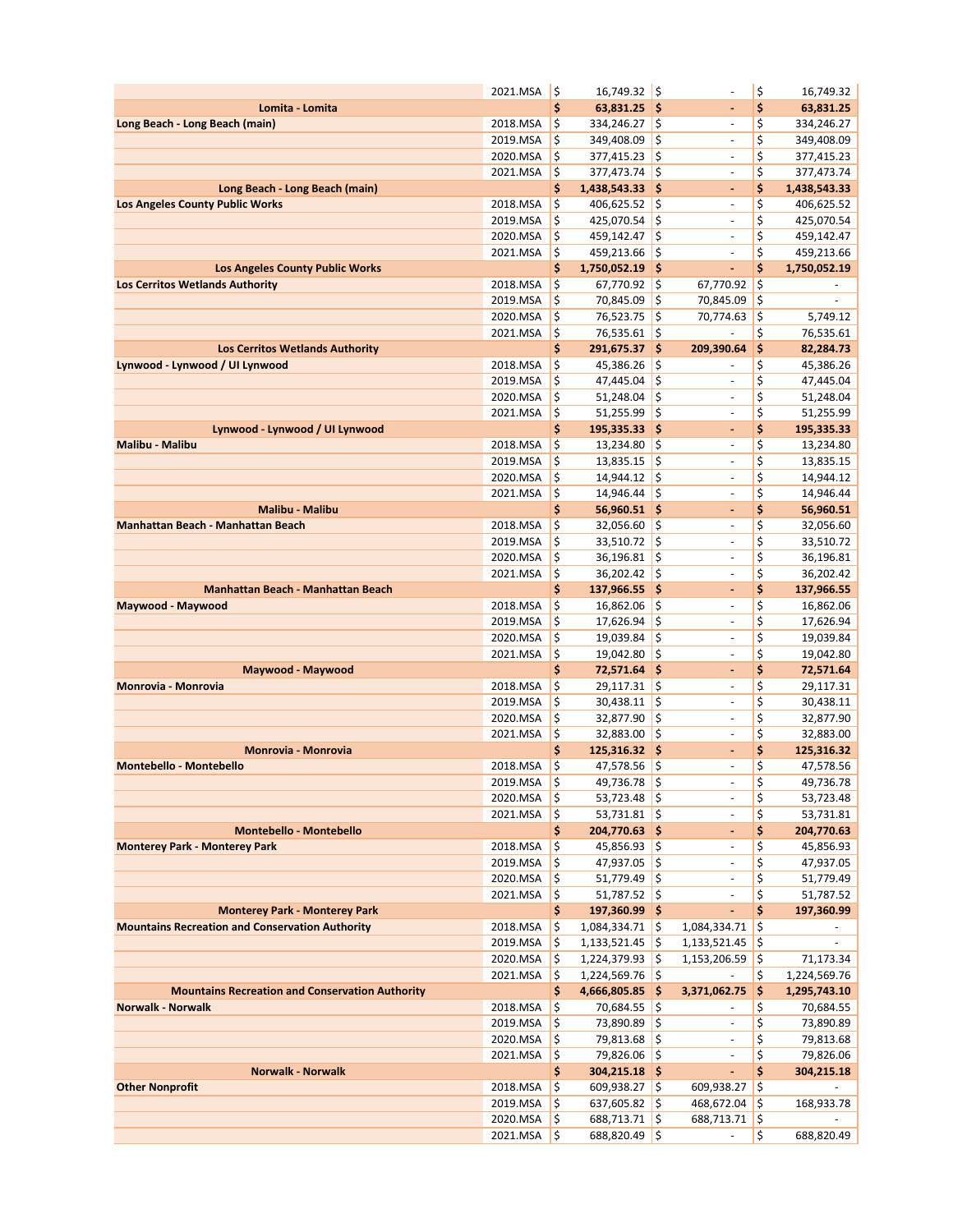| <b>Other Nonprofit</b>                                           |                      | \$                       | 2,625,078.29 \$                  |          | 1,767,324.02                                         | \$       | 857,754.27               |
|------------------------------------------------------------------|----------------------|--------------------------|----------------------------------|----------|------------------------------------------------------|----------|--------------------------|
| Palmdale - (main)                                                | 2018.MSA             | \$                       | 115,967.08                       | \$       |                                                      | \$       | 115,967.08               |
|                                                                  | 2019.MSA             | \$                       | 121,227.49                       | \$       | $\overline{\phantom{a}}$                             | \$       | 121,227.49               |
|                                                                  | 2020.MSA             | \$                       | 130,944.59                       | \$       | $\overline{\phantom{a}}$                             | \$       | 130,944.59               |
|                                                                  | 2021.MSA             | \$                       | 130,964.89                       | \$       | ÷,                                                   | \$       | 130,964.89               |
| Palmdale - (main)<br>Palos Verdes Estates - Palos Verdes Estates |                      | \$                       | 499,104.05 \$                    |          | ۰                                                    | \$       | 499,104.05               |
|                                                                  | 2018.MSA<br>2019.MSA | \$<br>\$                 | $13,252.38$ \$<br>13,853.52      | l\$      | $\overline{\phantom{a}}$<br>ä,                       | \$<br>\$ | 13,252.38<br>13,853.52   |
|                                                                  | 2020.MSA             | \$                       | 14,963.96                        | ¦\$      | $\overline{\phantom{a}}$                             | \$       | 14,963.96                |
|                                                                  | 2021.MSA             | $\zeta$                  | 14,966.28                        | \$       | $\overline{\phantom{a}}$                             | \$       | 14,966.28                |
| <b>Palos Verdes Estates - Palos Verdes Estates</b>               |                      | \$                       | $57,036.14$ \$                   |          | ۰                                                    | \$       | 57,036.14                |
| <b>Paramount - Paramount</b>                                     | 2018.MSA             | \$                       | 38,188.35                        | \$       | $\overline{\phantom{a}}$                             | \$       | 38,188.35                |
|                                                                  | 2019.MSA             | \$                       | 39,920.62                        | \$       | $\blacksquare$                                       | \$       | 39,920.62                |
|                                                                  | 2020.MSA             | \$                       | 43,120.49                        | \$       | $\overline{\phantom{a}}$                             | \$       | 43,120.49                |
|                                                                  | 2021.MSA             | \$                       | 43,127.18                        | l\$      | $\overline{\phantom{a}}$                             | \$       | 43,127.18                |
| <b>Paramount - Paramount</b>                                     |                      | \$                       | 164,356.64 \$                    |          | $\blacksquare$                                       | \$       | 164,356.64               |
| Pasadena - (main)                                                | 2018.MSA             | \$                       | 117,568.82                       | ¦\$      | $\overline{\phantom{a}}$                             | \$       | 117,568.82               |
|                                                                  | 2019.MSA             | \$                       | 122,901.88                       | \$       | $\blacksquare$                                       | \$       | 122,901.88               |
|                                                                  | 2020.MSA             | \$                       | 132,753.20                       | l\$      | $\blacksquare$                                       | \$       | 132,753.20               |
|                                                                  | 2021.MSA             | \$                       | 132,773.78                       | \$       | $\overline{\phantom{a}}$                             | \$<br>\$ | 132,773.78               |
| Pasadena - (main)<br>Pico Rivera - Pico Rivera                   | 2018.MSA             | \$<br>\$                 | 505,997.68 \$<br>$45,337.44$ \$  |          | ٠<br>45,337.44                                       | \$       | 505,997.68               |
|                                                                  | 2019.MSA             | \$                       | 47,394.00 \$                     |          | 25,657.40                                            | \$       | 21,736.60                |
|                                                                  | 2020.MSA             | \$                       | 51,192.91                        | \$       |                                                      | \$       | 51,192.91                |
|                                                                  | 2021.MSA             | \$                       | $51,200.85$ \$                   |          | $\blacksquare$                                       | \$       | 51,200.85                |
| Pico Rivera - Pico Rivera                                        |                      | \$                       | 195,125.20 \$                    |          | 70,994.84                                            | \$       | 124,130.36               |
| Pomona - (main)                                                  | 2018.MSA             | \$                       | 108,744.26                       | ¦\$      |                                                      | \$       | 108,744.26               |
|                                                                  | 2019.MSA             | \$                       | 113,677.03                       | \$       | $\overline{\phantom{a}}$                             | \$       | 113,677.03               |
|                                                                  | 2020.MSA             | \$                       | 122,788.92                       | \$       | $\overline{\phantom{a}}$                             | \$       | 122,788.92               |
|                                                                  | 2021.MSA             | \$                       | 122,807.96                       | \$       | $\overline{\phantom{a}}$                             | \$       | 122,807.96               |
| Pomona - (main)                                                  |                      | \$                       | 468,018.17 \$                    |          | L.                                                   | \$       | 468,018.17               |
| <b>Puente Hills Habitat Preservation Authority</b>               | 2018.MSA             | \$                       | 271,083.68                       | \$       | 271,083.68                                           | \$       | $\overline{\phantom{a}}$ |
|                                                                  | 2019.MSA             | \$                       | 283,380.36                       | \$       | 283,380.36                                           | \$       |                          |
|                                                                  | 2020.MSA<br>2021.MSA | \$<br>$\zeta$            | 306,094.98<br>306,142.44         | \$<br>\$ | $\Box$                                               | \$<br>\$ | 306,094.98<br>306,142.44 |
| <b>Puente Hills Habitat Preservation Authority</b>               |                      | \$                       | 1,166,701.46 \$                  |          | 554,464.04                                           | \$       | 612,237.42               |
| Rancho Palos Verdes - Rancho Palos Verdes                        | 2018.MSA             | \$                       | 36,759.55                        | \$       | $\overline{\phantom{a}}$                             | \$       | 36,759.55                |
|                                                                  | 2019.MSA             | \$                       | 38,427.01                        | \$       | $\sim$                                               | \$       | 38,427.01                |
|                                                                  | 2020.MSA             | \$                       | 41,507.17                        | \$       | $\overline{\phantom{a}}$                             | \$       | 41,507.17                |
|                                                                  | 2021.MSA             | \$                       | 41,513.60 \$                     |          | $\sim$                                               | \$       | 41,513.60                |
| Rancho Palos Verdes - Rancho Palos Verdes                        |                      | \$                       | 158,207.33 \$                    |          | $\blacksquare$                                       | \$       | 158,207.33               |
| Redondo Beach - Redondo Beach                                    | 2018.MSA             | \$                       | $55,399.32$ \$                   |          | ä,                                                   | \$       | 55,399.32                |
|                                                                  | 2019.MSA             | \$                       | 57,912.30                        | \$       | $\blacksquare$                                       | \$       | 57,912.30                |
|                                                                  | $2020.MSA$ \$        |                          | $62,554.31$ \$                   |          |                                                      | \$       | 62,554.31                |
|                                                                  | 2021.MSA             | 1\$                      | $62,564.01$ \$                   |          | $\overline{\phantom{a}}$                             | \$<br>\$ | 62,564.01                |
| Redondo Beach - Redondo Beach<br><b>Rolling Hills</b>            | 2018.MSA             | \$<br>\$                 | 238,429.94 \$<br>$2,089.05$ \$   |          | $\blacksquare$<br>$\overline{\phantom{a}}$           | \$       | 238,429.94<br>2,089.05   |
|                                                                  | 2019.MSA             | \$                       | $2,183.81$ \$                    |          | $\overline{\phantom{a}}$                             | \$       | 2,183.81                 |
|                                                                  | 2020.MSA             | l\$                      | $2,358.85$ \$                    |          | $\blacksquare$                                       | \$       | 2,358.85                 |
|                                                                  | 2021.MSA             | ١\$                      | $2,359.22$ \$                    |          | $\overline{\phantom{a}}$                             | \$       | 2,359.22                 |
| <b>Rolling Hills</b>                                             |                      | \$                       | $8,990.93$ \$                    |          | ٠                                                    | \$       | 8,990.93                 |
| Rolling Hills Estates - Rolling Hills Estates / UI Westfield     | 2018.MSA             | ١\$                      | $7,948.21$ \$                    |          | $\overline{\phantom{a}}$                             | \$       | 7,948.21                 |
|                                                                  | 2019.MSA             | ١\$                      | $8,308.75$ \$                    |          | $\overline{\phantom{a}}$                             | \$       | 8,308.75                 |
|                                                                  | 2020.MSA             | \$,                      | $8,974.75$ \$                    |          | $\overline{\phantom{a}}$                             | \$       | 8,974.75                 |
|                                                                  | 2021.MSA             | $\zeta$                  | $8,976.14$ \$                    |          | $\overline{\phantom{a}}$                             | \$       | 8,976.14                 |
| Rolling Hills Estates - Rolling Hills Estates / UI Westfield     |                      | \$                       | 34,207.85 \$                     |          | ٠                                                    | \$       | 34,207.85                |
| <b>Rosemead - Rosemead</b>                                       | 2018.MSA<br>2019.MSA | $\zeta$<br>$\frac{1}{2}$ | $37,147.68$ \$<br>$38,832.74$ \$ |          | $\overline{\phantom{a}}$<br>$\overline{\phantom{a}}$ | \$<br>\$ | 37,147.68<br>38,832.74   |
|                                                                  | 2020.MSA             | l\$                      | $41,945.42$ \$                   |          | $\overline{\phantom{a}}$                             | \$       | 41,945.42                |
|                                                                  | 2021.MSA             | ١\$                      | $41,951.92$ \$                   |          | $\blacksquare$                                       | \$       | 41,951.92                |
| <b>Rosemead - Rosemead</b>                                       |                      | \$                       | 159,877.76 \$                    |          | ٠                                                    | \$       | 159,877.76               |
| San Dimas - San Dimas / UI San Dimas                             | 2018.MSA             | $\zeta$                  | $27,842.17$ \$                   |          | $\overline{\phantom{a}}$                             | \$       | 27,842.17                |
|                                                                  | 2019.MSA             | $\zeta$                  | $29,105.13$ \$                   |          | $\overline{\phantom{a}}$                             | \$       | 29,105.13                |
|                                                                  | 2020.MSA             | l\$                      | $31,438.07$ \$                   |          | $\blacksquare$                                       | \$       | 31,438.07                |
|                                                                  | 2021.MSA             | $\zeta$                  | $31,442.95$ \$                   |          | $\overline{\phantom{a}}$                             | \$       | 31,442.95                |
| San Dimas - San Dimas / UI San Dimas                             |                      | \$                       | $119,828.32$ \$                  |          | ÷,                                                   | \$       | 119,828.32               |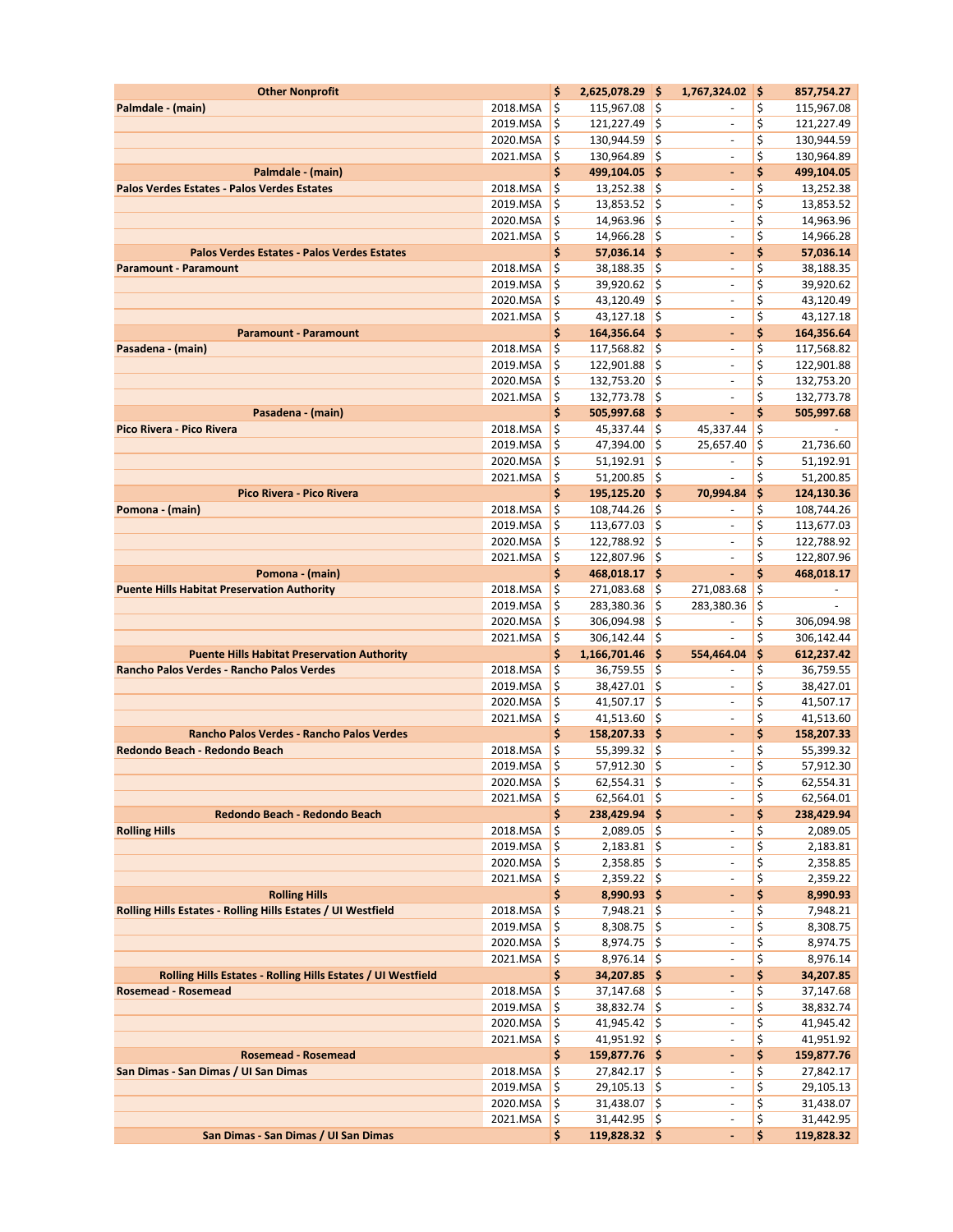| San Fernando - San Fernando                                          | 2018.MSA             | \$                 | 17,022.04 \$                   |               | 1,430.98                                             | \$       | 15,591.06                |
|----------------------------------------------------------------------|----------------------|--------------------|--------------------------------|---------------|------------------------------------------------------|----------|--------------------------|
|                                                                      | 2019.MSA             | \$                 | $17,794.18$ \$                 |               |                                                      | \$       | 17,794.18                |
|                                                                      | 2020.MSA             | $\zeta$            | $19,220.49$ \$                 |               | $\overline{\phantom{a}}$                             | \$       | 19,220.49                |
|                                                                      | 2021.MSA             | $\zeta$            | $19,223.47$ \$                 |               | ÷,                                                   | \$       | 19,223.47                |
| San Fernando - San Fernando                                          |                      | \$                 | 73,260.18 \$                   |               | 1,430.98                                             | \$       | 71,829.20                |
| San Gabriel - San Gabriel                                            | 2018.MSA             | \$                 | 29,138.70 \$                   |               | 4,317.27                                             | \$       | 24,821.43                |
|                                                                      | 2019.MSA             | \$                 | 30,460.47                      | \$            | $\overline{\phantom{a}}$                             | \$       | 30,460.47                |
|                                                                      | 2020.MSA             | \$<br>\$           | 32,902.06<br>$32,907.16$ \$    | \$            | $\Box$<br>$\blacksquare$                             | \$<br>\$ | 32,902.06                |
| San Gabriel - San Gabriel                                            | 2021.MSA             | \$                 | 125,408.39 \$                  |               | 4,317.27                                             | \$       | 32,907.16<br>121,091.12  |
| San Marino - San Marino                                              | 2018.MSA             | \$                 | $12,419.73$ \$                 |               | 3,443.14                                             | \$       | 8,976.59                 |
|                                                                      | 2019.MSA             | \$                 | $12,983.10$ \$                 |               | $\sim$                                               | \$       | 12,983.10                |
|                                                                      | 2020.MSA             | \$                 | $14,023.78$ \$                 |               | $\sim$                                               | \$       | 14,023.78                |
|                                                                      | 2021.MSA             | \$                 | $14,025.95$ \$                 |               | $\blacksquare$                                       | \$       | 14,025.95                |
| San Marino - San Marino                                              |                      | \$                 | $53,452.56$ \$                 |               | 3,443.14                                             | \$       | 50,009.42                |
| Santa Clarita - (main)                                               | 2018.MSA             | \$                 | 172,032.85 \$                  |               | 172,032.85                                           | \$       |                          |
|                                                                      | 2019.MSA             | \$                 | 179,836.47                     | \$            | 179,836.47                                           | \$       | ä,                       |
|                                                                      | 2020.MSA             | \$                 | 194,251.44                     | \$            | 194,251.44                                           | \$       | ÷,                       |
|                                                                      | 2021.MSA             | \$                 | 194,281.55 \$                  |               | 193,297.02 \$                                        |          | 984.53                   |
| Santa Clarita - (main)                                               |                      | \$                 | 740,402.31 \$                  |               | 739,417.78 \$                                        |          | 984.53                   |
| <b>Santa Clarita Watershed Recreation and Conservation Authority</b> | 2018.MSA             | \$                 | 135,541.84                     | $\frac{1}{2}$ | 135,541.84                                           | \$       | $\overline{\phantom{a}}$ |
|                                                                      | 2019.MSA             | \$                 | 141,690.18                     | \$            | 141,690.18                                           | \$       | ä,                       |
|                                                                      | 2020.MSA             | \$                 | 153,047.49                     | \$            | 153,047.00                                           | ¦\$      | 0.49                     |
| <b>Santa Clarita Watershed Recreation and Conservation Authority</b> | 2021.MSA             | \$<br>\$           | 153,071.22<br>583,350.73 \$    | \$            | 430,279.02                                           | \$<br>\$ | 153,071.22<br>153,071.71 |
| Santa Fe Springs - Santa Fe Springs                                  | 2018.MSA             | \$                 | $32,936.33$ \$                 |               |                                                      | \$       | 32,936.33                |
|                                                                      | 2019.MSA             | \$                 | $34,430.36$ \$                 |               |                                                      | \$       | 34,430.36                |
|                                                                      | 2020.MSA             | \$                 | $37,190.16$ \$                 |               | $\overline{\phantom{a}}$                             | \$       | 37,190.16                |
|                                                                      | 2021.MSA             | $\frac{1}{2}$      | 37,195.92 \$                   |               | $\overline{\phantom{a}}$                             | \$       | 37,195.92                |
| Santa Fe Springs - Santa Fe Springs                                  |                      | \$                 | 141,752.77 \$                  |               | $\blacksquare$                                       | \$       | 141,752.77               |
| Santa Monica - Santa Monica                                          | 2018.MSA             | \$                 | 80,681.19                      | \$            | $\overline{\phantom{a}}$                             | \$       | 80,681.19                |
|                                                                      | 2019.MSA             | \$                 | 84,340.99                      | \$            | $\overline{\phantom{a}}$                             | \$       | 84,340.99                |
|                                                                      | 2020.MSA             | \$                 | 91,101.42                      | \$            | $\sim$                                               | \$       | 91,101.42                |
|                                                                      | 2021.MSA             | \$                 | 91,115.54                      | \$            | $\sim$                                               | \$       | 91,115.54                |
| Santa Monica - Santa Monica                                          |                      | \$                 | 347,239.14 \$                  |               | $\blacksquare$                                       | \$       | 347,239.14               |
| Sierra Madre - Sierra Madre                                          | 2018.MSA             | \$                 | $9,070.66$ \$                  |               | $\overline{\phantom{a}}$                             | \$       | 9,070.66                 |
|                                                                      | 2019.MSA             | \$                 | $9,482.12$ \$                  |               | $\overline{\phantom{a}}$                             | \$       | 9,482.12                 |
|                                                                      | 2020.MSA             | \$                 | $10,242.17$ \$                 |               | $\sim$                                               | \$       | 10,242.17                |
| Sierra Madre - Sierra Madre                                          | 2021.MSA             | \$<br>\$           | $10,243.75$ \$<br>39,038.70 \$ |               | $\overline{\phantom{a}}$                             | \$<br>\$ | 10,243.75<br>39,038.70   |
| Signal Hill - Signal Hill                                            | 2018.MSA             | \$                 | $10,455.60$ \$                 |               | ٠<br>$\overline{\phantom{a}}$                        | \$       | 10,455.60                |
|                                                                      | 2019.MSA             | \$                 | 10,929.88                      | \$            | ä,                                                   | \$       | 10,929.88                |
|                                                                      | 2020.MSA             | \$                 | 11,805.97                      | \$            | $\Box$                                               | \$       | 11,805.97                |
|                                                                      | 2021.MSA             | Ş                  | 11,807.80 S                    |               | $\overline{\phantom{a}}$                             | Ş        | 11,807.80                |
| Signal Hill - Signal Hill                                            |                      | \$                 | 44,999.25 \$                   |               | $\blacksquare$                                       | \$       | 44,999.25                |
| South El Monte - South El Monte / UI El Monte / UI Whittier          | 2018.MSA             | $\zeta$            | $17,663.73$ \$                 |               | $\overline{\phantom{a}}$                             | \$       | 17,663.73                |
|                                                                      | 2019.MSA             | \$                 | 18,464.98 \$                   |               | $\overline{\phantom{a}}$                             | \$       | 18,464.98                |
|                                                                      | 2020.MSA             | \$                 | $19,945.06$ \$                 |               | $\overline{\phantom{a}}$                             | \$       | 19,945.06                |
|                                                                      | 2021.MSA             | $\frac{1}{2}$      | $19,948.15$ \$                 |               | $\overline{\phantom{a}}$                             | \$       | 19,948.15                |
| South El Monte - South El Monte / UI El Monte / UI Whittier          |                      | \$                 | 76,021.92 \$                   |               | ٠                                                    | \$       | 76,021.92                |
| South Gate - South Gate                                              | 2018.MSA             | \$                 | $63,593.76$ \$                 |               | $\blacksquare$                                       | \$       | 63,593.76                |
|                                                                      | 2019.MSA             | $\zeta$<br>$\zeta$ | $66,478.45$ \$<br>71,807.09 \$ |               | $\overline{\phantom{a}}$<br>$\overline{\phantom{a}}$ | \$<br>\$ | 66,478.45                |
|                                                                      | 2020.MSA<br>2021.MSA | $\zeta$            | 71,818.23 \$                   |               | $\overline{\phantom{a}}$                             | \$       | 71,807.09<br>71,818.23   |
| <b>South Gate - South Gate</b>                                       |                      | \$                 | 273,697.53 \$                  |               | $\qquad \qquad \blacksquare$                         | \$       | 273,697.53               |
| South Pasadena - South Pasadena                                      | 2018.MSA             | $\zeta$            | $20,185.65$ \$                 |               | $\overline{\phantom{a}}$                             | \$       | 20,185.65                |
|                                                                      | 2019.MSA             | \$                 | $21,101.30$ \$                 |               | $\overline{\phantom{a}}$                             | \$       | 21,101.30                |
|                                                                      | 2020.MSA             | \$                 | $22,792.69$ \$                 |               | $\overline{\phantom{a}}$                             | \$       | 22,792.69                |
|                                                                      | 2021.MSA             | \$                 | $22,796.23$ \$                 |               | $\overline{\phantom{a}}$                             | \$       | 22,796.23                |
| South Pasadena - South Pasadena                                      |                      | \$                 | 86,875.87 \$                   |               | ٠                                                    | \$       | 86,875.87                |
| <b>Temple City - Temple City</b>                                     | 2018.MSA             | \$                 | $26,311.78$ \$                 |               | $\overline{\phantom{a}}$                             | \$       | 26,311.78                |
|                                                                      | 2019.MSA             | \$                 | $27,505.31$ \$                 |               | $\overline{\phantom{a}}$                             | \$       | 27,505.31                |
|                                                                      | 2020.MSA             | $\zeta$            | $29,710.03$ \$                 |               |                                                      | \$       | 29,710.03                |
|                                                                      | 2021.MSA             | l\$                | $29,714.63$ \$                 |               | $\overline{\phantom{a}}$                             | \$       | 29,714.63                |
| <b>Temple City - Temple City</b>                                     |                      | \$                 | $113,241.75$ \$                |               |                                                      | \$       | 113,241.75               |